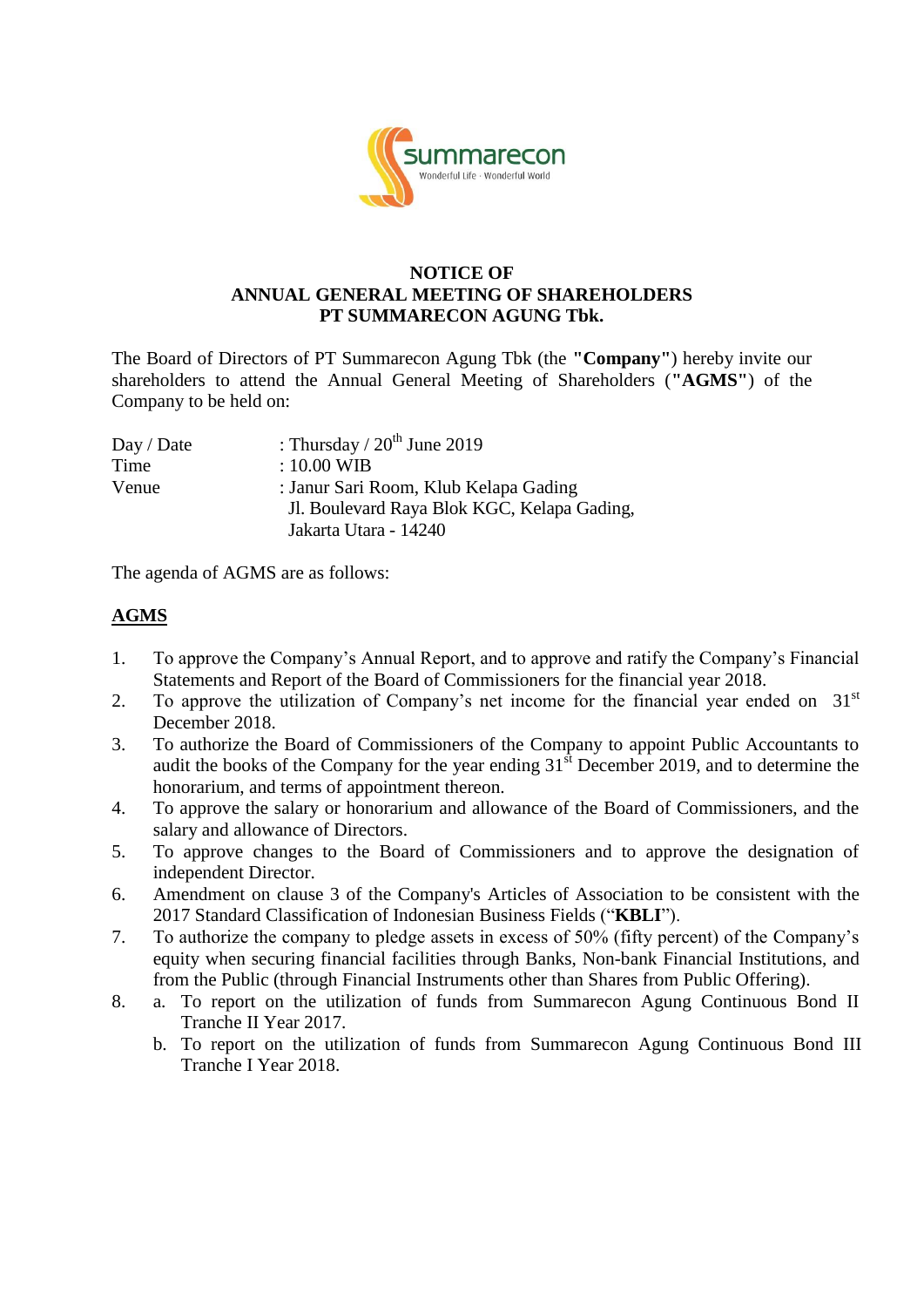## **Notes to the Agenda of AGMS:**

- 1. Agenda 1 to 4 are the regular agenda of Company's Annual General Meeting of Shareholders in accordance with the Articles of Association of the Company and Company Law No. 40 Year 2007.
- 2. Agenda 5, is the implementation of Article 23 of the Financial Services Authority Regulation Number 33 / POJK.04 / 2014 dated 08 December 2014 concerning Directors and Board of Commissioners of Issuer or Public Companies and to comply with the Directors Decree of the Indonesia Stock Exchange Kep-00183 / BEI / 12-2018 which no longer regulates the necessity of the Issuer to have an Independent Director.
- 3. Agenda 6, to amend the description of the business activities of the Company to be consistent to the Indonesian Standard Classification of Business Fields ("**KBLI**") in connection with the Republic of Indonesia Government Regulation number 24 of 2018 concerning Electronic Integrated Licensing Services and Announcements with the Ministry of Law and Human Rights of the Republic of Indonesia and the OSS Institute dated October 11, 2018.
- 4. Agenda 7, In accordance with the Articles of Association of Company and Company Law, the Company is required to obtain shareholders' approval in General Meeting of Shareholders when it plans to pledge its assets and/or provide guarantees in excess of 50% (fifty percent) of the Company's equity;

The purpose of this general mandate is for possible fund raising exercises for the purpose of financing current and/or future investment projects, working capital, repayment of borrowings and/or acquisitions that require Company to pledge its assets as guarantees in transactions or a series of transactions that exceeds 50% of the Company's net equity. This general mandate is valid until the next AGMS.

5. Agenda 8, is a requirement to submit a report in accordance with the Financial Services Authority Regulation Number 30 / POJK.04 / 2015 dated December 16, 2015 regarding of realization report on the use of proceeds from public offering.

## **Notes:**

- 1. The Company does not send separate invitation letters to shareholders. This notice of AGMS issued in accordance with Article 12 Paragraph 9 of the Articles of Association constitutes an official invitation to the shareholders of the Company.
- 2. Shareholders entitled to attend or be represented at the Meeting are shareholders registered in the Register of Shareholders on Tuesday,  $28^{th}$  May 2018 not later than 4.00 pm (Recording date).
- 3. Shareholders whose shares that are not recorded under collective custody of KSEI, or shareholders who are represented by their proxies, attending the Meeting are kindly requested to submit a copy of the Letter for Collective Shares and copies of identity cards (**"KTP"**) or other identification to the registration officer of the Company, before entering the meeting room. Shareholders under collective custody are required to provide the Written Comfirmation to Attend the Meeting (**KTUR**) and copies of ID.
- 4. a) Shareholders who can not attend, can be represented by a proxy with valid Powers of Attorney as determined by the Directors of the Company. The Directors, Board of Commissioners and employees of the Company may act as proxies for Shareholders to attend the meeting, but they are not eligible to cast any vote in the voting.